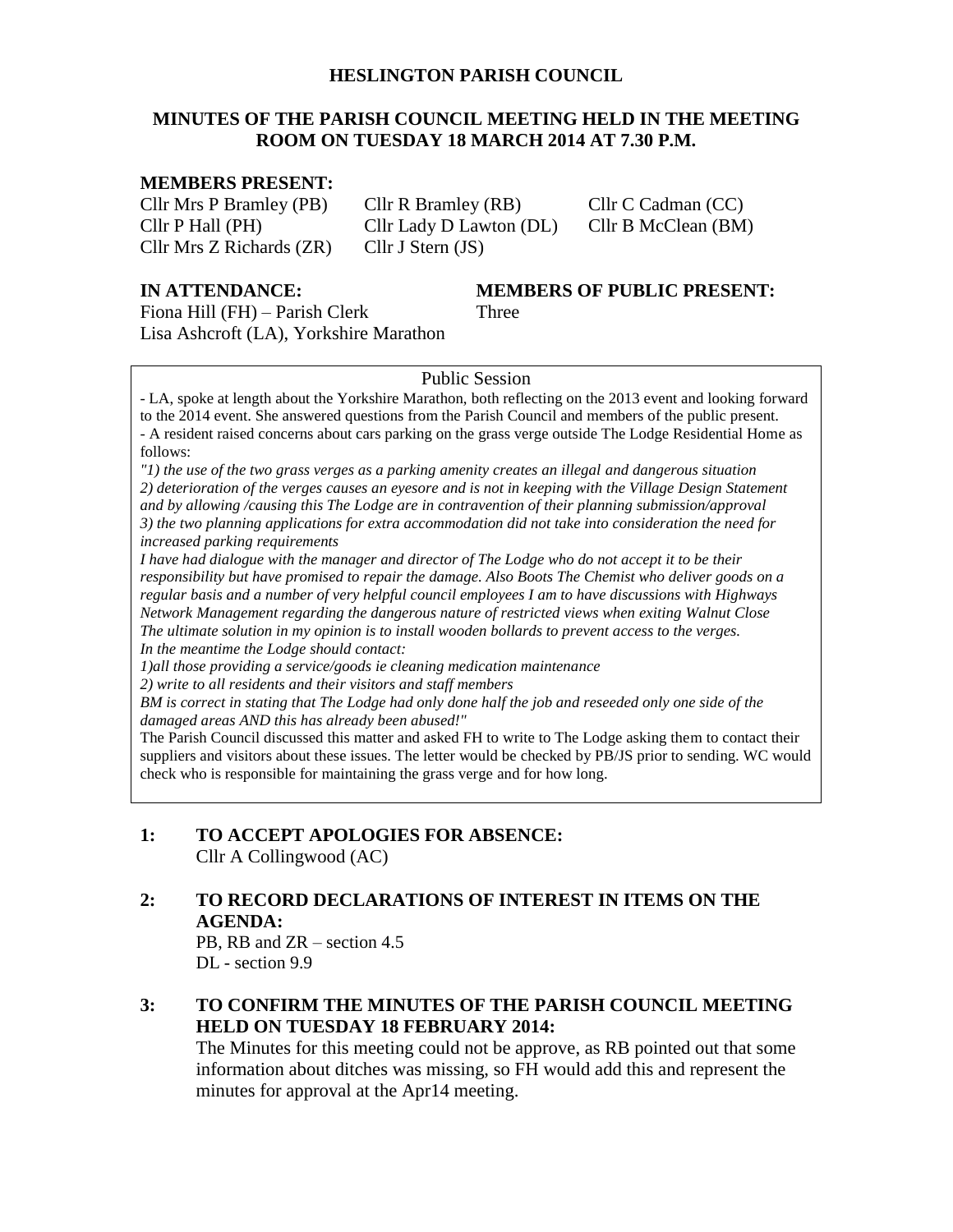## **4: TO DISCUSS MATTERS ARISING FROM PREVIOUS MINUTES:**

- 4.1 Appearance of village NTR
- 4.2 Severe Weather Issues The church field is flooded due to a blocked culvert, which had been reported to Yorkshire Water.
- 4.3 Village Signs/Holmefield Lane Signs Village Signs - NTR Holmefield Signs - It was unanimously agreed that FH should reply as follows: *The Parish Council thanks you for your letter dated 03 February 2014 and*

*they are pleased that the University has removed a number of signs recently to reduce the street-clutter.*

*The Parish Council also agrees that a directional sign is required for Halifax College.*

*However the recent "Halifax College" directional sign with 5.5" lettering on a board sized 850mm x 1500mm is considered a monstrous intrusion which most certainly impairs the visual amenity of this area on the edge of the Heslington Conservation area. It is vastly bigger than any other University sourced directional signs where the lettering size is generally 3" in height and occasionally 2". The Parish Council consider that the sign would be very adequate for purpose with one line of 3" lettering on a board of 150mm height x 1500mm.* 

*Schedule 3 of the Town and Country Planning (Control of Advertisements) (England) Regulations 2007- Clause 3 states that: Any advertisement displayed, and any site used for the display of advertisements, shall be maintained in a condition that does not impair the visual amenity of the site. The current sign does greatly impair the visual amenity.*

*The Parish Council hopes that you will agree that a much smaller sign will be totally adequate and will take action accordingly.*

- 4.4 Cycle track along University Road WC advised that the unresolved field lane cycle problem was funding issues only and would go ahead.
- 4.5 City of York Local Plan/Neighbourhood Planning BM was asked to write to CYC to seek advice on doing a neigbourhood plan and how a consultation would be conducted with the university.
- 4.6 Boundary Commission Review/CYC Community Governance Review Boundary Review - FH was asked to respond by simply reiterating the points made previously. Governance Review - NTR
- 4.7 Dog Orders PB reported that Simon Christian had forwarded the report to his Natural England colleagues for their feedback.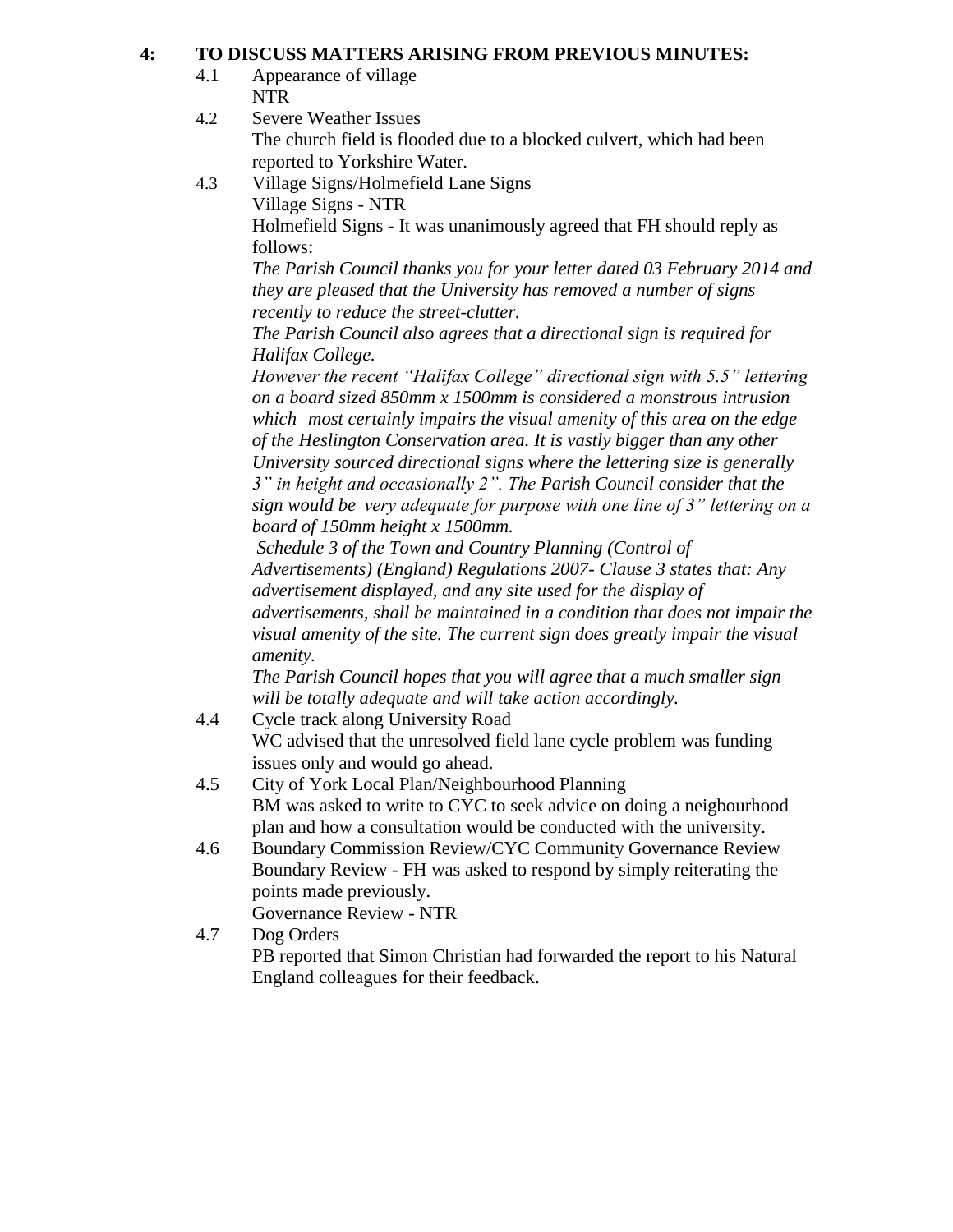## **5. TO DISCUSS, IF NECESSARY, LONG-STANDING MATTERS:**

## 5.1 Highway Matters

PB had reported the various pot holes on Long Lane/ Common Lane and these had been repaired. PB had reported pot holes on Langwith Stray and a fallen tree on the A64 bridge, which was obstructing the sight line.

5.2 University of York

The Parish Council unanimously agreed that FH should write to CYC and state that it is imperative that on the uphill towards town, there is a full width recess bus stop to ensure buses could be totally off road whilst stationary.

- 5.3 Elvington NTR
- 5.4 Communication Website/ Newsletter NTR
- 5.5 Yorkshire Marathon NTR (See Public Session)

# **6: TO RECEIVE ANY MATTERS RAISED BY MEMBERS OF PUBLIC:**

A parishioner queried what the major works were at the University Sports Centre, Heslington Lane and WC said he would look into this.

## **7: TO REPORT AND MAKE RELEVANT RECOMMENDATIONS ON NEW PLANNING APPLICATIONS:**

*Letter A: We support the application*<br>*Letter B: We have no objections Letter B: We have no objections Letter C: We do not object but wish to make comments or seek safeguards as set out overleaf Letter D: We object on the planning grounds set out overleaf*

7.1 14/00363/FULM Block D, Vanbrugh Collage, Wentworth Way This application was not open to consultation

7.2 14/00363/FULM Block D, Vanbrugh Collage, Wentworth Way Letter D Councillors voted unanimously in favour of response

The parish council object in the strongest possible terms as the residential bed spaces are not been replaced. The 93 beds must be replaced within Heslington West on a like for like basis.

7.3 14/00568/TCA Charles XII Inn, Main Street

Letter B Councillors voted unanimously in favour of response

## **8. TO RECEIVE PLANNING DECISIONS BY CITY OF YORK COUNCIL:**

8.1 14/00031/FUL 3 Turners Croft Approval 8.2 14/00064/TCA Midgley House, Spring Lane Approval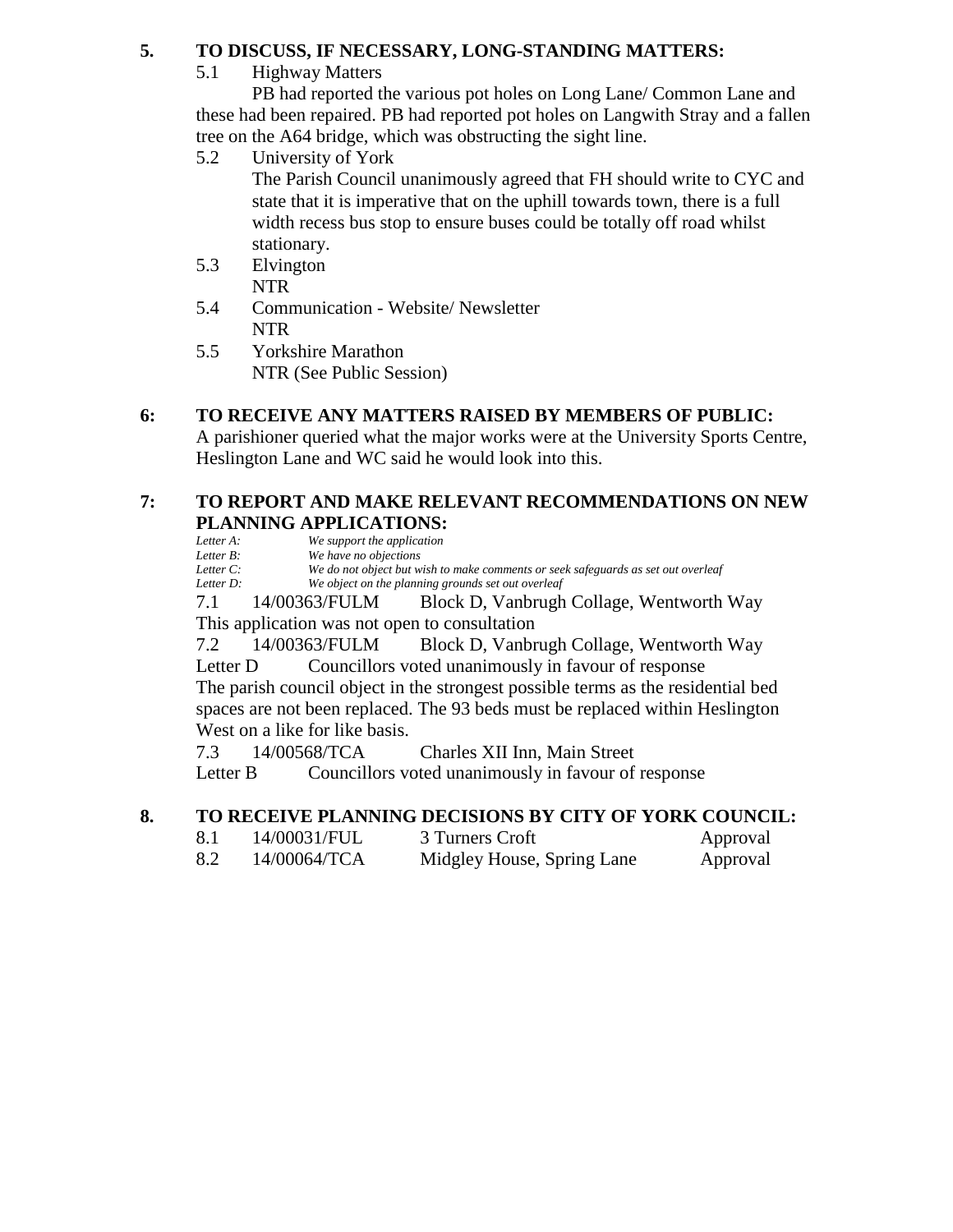#### **9: TO RECEIVE REPORTS FROM REPRESENTATIVES OF FOLLOWING OUTSIDE BODIES:**

- 9.1 Ward Cllr David Levene NTR
- 9.2 North Yorkshire Police NTR
- 9.3 Heslington East Community Forum Meeting next Monday, 24<sup>th</sup>. PB/JS to attend
- 9.4 Good Neighbours Forum
	- Meeting yesterday attended by PB/PH

Various University summer events planned– residents will be informed and invited to some. Info put on website A parking and a sign review to take place. Date TBC. Will look at providing dedicated area for parking Contractor's vehicles. Start on new academic year will from 2014 be end of Sept.

- 9.5 Ouse and Derwent Drainage Board NTR
- 9.6 Sportsfield PB reported that the overflowing bin at the Outgang, was still an ongoing issue, with CYC refusing to empty it.
- 9.7 York Environment Forum NTR
- 9.8 Alms Houses Meeting tomorrow, ZR to attend
- 9.9 The Meeting Room Meeting last week, CC/DL attended. Car park post needs replacing

## **10: TO REPORT ANY NEW CORRESPONDENCE RECEIVED BY THE COUNCIL:**

10.1 Cllr Keith Aspen - Fulford Parish Council - Building Links The Parish Council were keen to build a close working relationship with Fulford PC.

\* FH had circulated by email the information received from CYC regarding the application for designation of a neighbourhood plan area by Murton PC.

\* FH had received several emails/calls detailing properties believed to be HMO's, which she had forwarded by email to Cllrs. DL took map to update

\* FH had been contacted by a resident on Stockton Lane asking if any formal complaints had been received about the Yorkshire Marathon, as they had concerns about the Tour de France, in particular Monk Stray. FH advised the resident that no formal complaints had been received. WC would check, but he was sure there were no proposed camping grounds near Heslington.

\* FH had circulated by email the CYC Mineral & Waste Plan Consultation and it was unanimously agreed to respond "No Comments".